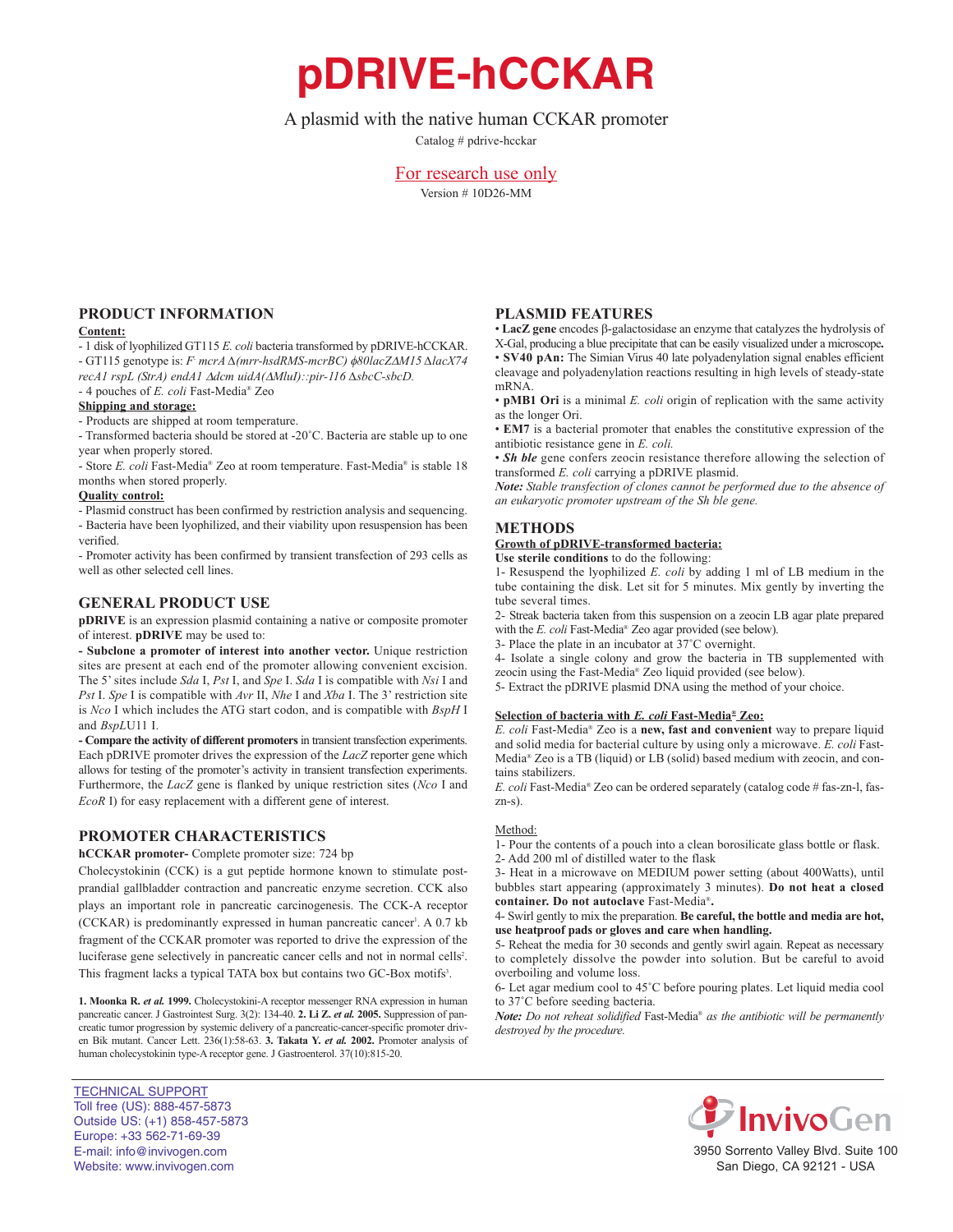

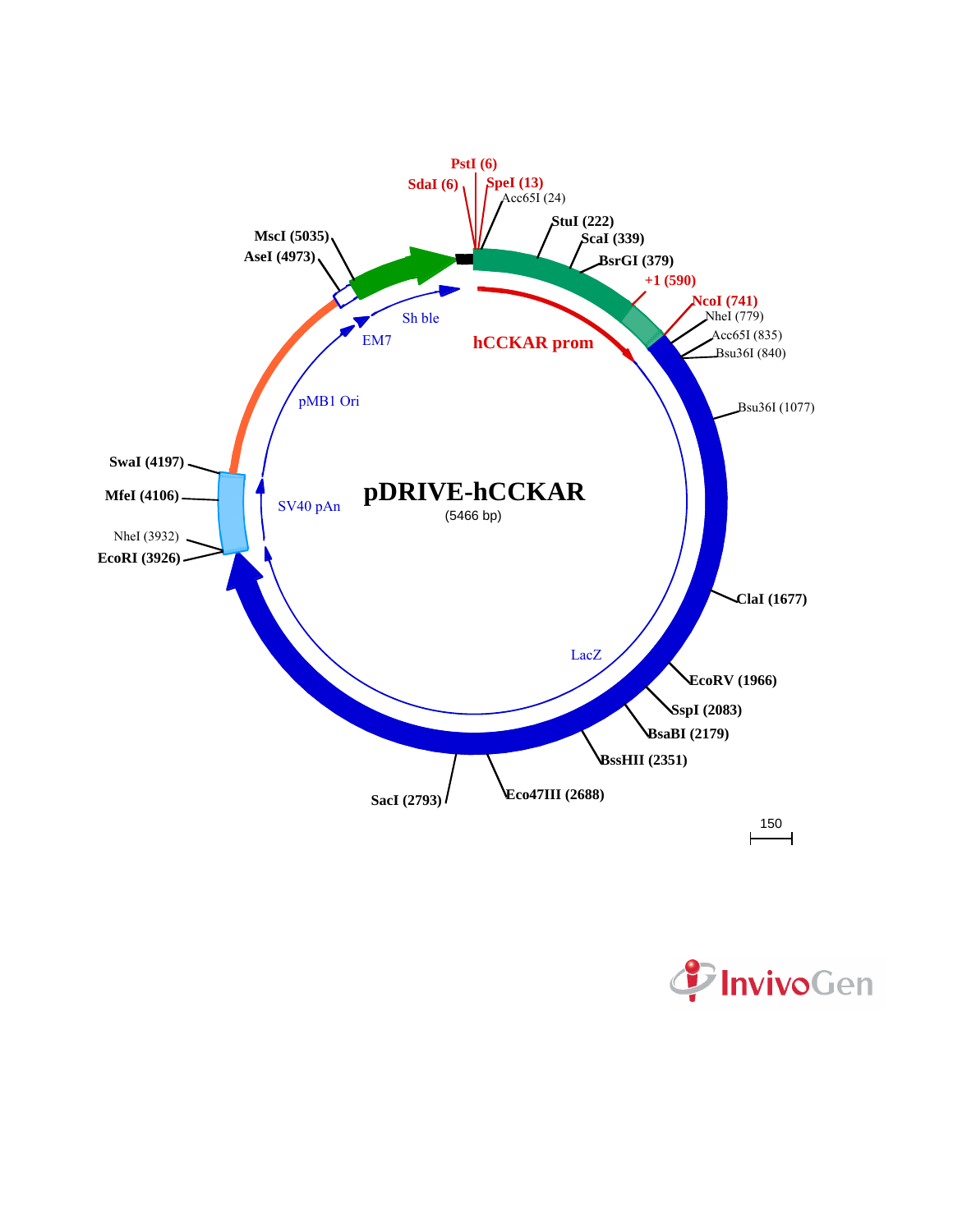| 101 AACTTAACAACCAGCCAGCAGTTCTGTCCACACACACACCACCGGGCATGGTTCCAAAGGCTAAAAAGGCACTAATTGCTTTTCTATAAGGAGGTAGAACA                                                                                                                             |                     |
|---------------------------------------------------------------------------------------------------------------------------------------------------------------------------------------------------------------------------------------|---------------------|
|                                                                                                                                                                                                                                       |                     |
| <b>StuI</b> (222)<br>201 CAGTCCCTCCGTGTTCTTTAGGCCTGATGGTCTGCATTATCGGATCTGTTACCGTGTTAATTGTTCCTGTCTCACACAGCCGGTTTGGGCTTTCTTCTGC                                                                                                         |                     |
| <b>ScaI</b> (339)                                                                                                                                                                                                                     | <b>BsrGI</b> (379)  |
|                                                                                                                                                                                                                                       |                     |
|                                                                                                                                                                                                                                       | $+1(590)$           |
| 601 AAAAGCCCACACCTGGAAATCACTCCCTCCCTGCTCCTCCACGGCAGGTTGCATCTGCGAGACGCTTCGGTCATTAGAGGAATGAGCCGGGAGTGAGCAA                                                                                                                              |                     |
| <b>NcoI</b> (741)                                                                                                                                                                                                                     | Nhel (779)          |
| 701 TTCACCAGCTCTCCAGCACTTGGTGGAAAGCAGCAGCAGCCAAccATGGGGGGTTCTCATCATCATCATCATCATGGTATGGCTAGCATGACTGGTGGACAGC<br>MetGlyGlySerHisHisHisHisHisHisHisGlyMetAlaSerMetThrGlyGlyGlnGبا<br>Bsu36I (840)                                        |                     |
| Acc65I(835)<br>801 AAATGGGTCGGGATCTGTACGACGATGACGATAAGGTACCTAAGGATCAGCTTGGAGTTGATCCCGTCGTTTTACAACGTCGTGACTGGGAAAACCCTGG                                                                                                               |                     |
| 20 InMetGI yArgAspLeuTy rAspAspAspAspLysVaIP roLysAspGI nLeuGI yVaIAspP roVaIVaI LeuGI nArgArgAspT rpGI uAsnProGI<br>901 CGTTACCCAACTTAATCGCCTTGCAGCACATCCCCCTTTCGCCAGCTGGCGTAATAGCGAAGAGGCCCGCACCGATCGCCCTTCCCAACAGTTGCGCAGC         |                     |
| 53 ValThrGl nLeuAsnArgLeuAl aAl aHi sProProPheAl aSerTrpArgAsnSerGl uGl uAl aArgThrAspArgProSerGl nGl nLeuArgSer                                                                                                                      | Bsu36I (1077)       |
|                                                                                                                                                                                                                                       |                     |
| 87 LeuAsnGI yGI uT rpArgPheAI aT rpPheP roAI aP roGI uAI aVaIP roGI uSerT rpLeuGI uCysAspLeuP roGI uAI aAspThrVaIVaIVaIP<br>1101 CCTCAAACTGGCAGATGCACGGTTACGATGCGCCCATCTACACCAACGTAACCTATCCCATTACGGTCAATCCGCCGTTTGTTCCCACGGAGAATCCGAC |                     |
| 120 roSerAsnTrpGInMetHisGIyTyrAspAIaProIIeTyrThrAsnVaIThrTyrProIIeThrVaIAsnProProPheVaIProThrGIuAsnProTh<br>1201 GGGTTGTTACTCGCTCACATTTAATGTTGATGAAAGCTGGCTACAGGAAGGCCAGACGCGAATTATTTTTGATGGCGTTAACTCGGCGTTTCATCTGTGG                 |                     |
| 153 FrGI yCysTyrSerLeuThrPheAsnVaIAspGI uSerTrpLeuGInGI uGI yGInThrArgIIeIIePheAspGI yVaIAsnSerAIaPheHisLeuTrp<br>1301 TGCAACGGGCGCTGGGTCGGTTACGGCCAGGACAGTCGTTTGCCGTCTGAATTTGACCTGAGCGCATTTTTACGCGCCGGAGAAAACCGCCTCGCGGTGA           |                     |
| 187▶CysAsnGlyArgTrpVaIGIyTyrGlyGlnAspSerArgLeuProSerGluPheAspLeuSerAlaPheLeuArgAlaGlyGluAsnArgLeuAlaVaIM<br>1401 TGGTGCTGCGTTGGAGTGACGGCAGTTATCTGGAAGATCAGGATATGTGGCGGATGAGCGGCATTTTCCGTGACGTCTCGTTGCTGCATAAACCGACTAC                 |                     |
| 220▶etValLeuArgTrpSerAspGlySerTyrLeuGluAspGlnAspMetTrpArgMetSerGlyllePheArgAspValSerLeuLeuHisLysProThrTh<br>1501 ACAAATCAGCGATTTCCATGTTGCCACTCGCTTTAATGATGATTTCAGCCGCGCTGTACTGGAGGCTGAAGTTCAGATGTGCGGCGAGTTGCGTGACTAC                 |                     |
| 253 FrGIn1 I eSerAspPheHisVaIAI aThrArgPheAsnAspAspPheSerArgAI aVaI LeuGI uAI aGI uVaIGI nMetCysGI yGI uLeuArgAspTyr                                                                                                                  | ClaI (1677)         |
| 1601 CTACGGGTAACAGTTTCTTTATGGCAGGGTGAAACGCAGGTCGCCAGCGGCACCGCGCCTTTCGGCGGTGAAATTATCGATGAGCGTGGTTATGCCG                                                                                                                                |                     |
| 287 LeuArqVaIThrVaISerLeuTrpGInGIyGIuThrGInVaIAIaSerGIyThrAIaProPheGIyGIyGIuIIeIIeAspGIuArqGIyGIyTyrAIaA<br>1701 ATCGCGTCACACTACGTCTGAACGTCGAAAACCCGAAACTGTGGAGCGCCGAAATCCCGAATCTCTATCGTGCGGTGGTTGAACTGCACACCGCCGACGG                 |                     |
| 320 SpArgValThrLeuArgLeuAsnValGluAsnProLysLeuTrpSerAlaGluIIeProAsnLeuTyrArgAlaValValGluLeuHisThrAlaAspGl<br>1801 CACGCTGATTGAAGCAGAAGCCTGCGATGTCGGTTTCCGCGAGGTGCGGATTGAAAATGGTCTGCTGCTGCTGAACGGCAAGCCGTTGCTGATTCGAGGC                 |                     |
| 353 VThrLeul I eGI uAI aGI uAI aCysAspVaIGI yPheArgGI uVaIArgII eGI uAsnGI yLeuLeuLeuLeueusnGI yLysProLeuLeuII eArgGI y<br><b>EcoRV</b> (1966)                                                                                        |                     |
| 1901 GTTAACCGTCACGAGCATCATCCTCTGCATGGTCAGGTCATGGATGAGCAGACGATGGTGCAGGATATCCTGCTGATGAAGCAGCAACTTTAACGCCG                                                                                                                               |                     |
| 387 Val AsnArgHisGluHisHisProLeuHisGlyGlnValMetAspGluGlnThrMetValGlnAsplleLeuLeuMetLysGlnAsnAsnPheAsnAlaV                                                                                                                             | SspI (2083)         |
| 2001 TGCGCTGTTCGCATTATCCGAACCATCCGCTGTGGTACACGCTGTGCGACCGCTACGGCCTGTATGTGGTGGATGAAGCCAATATTGAAACCCACGGCAT                                                                                                                             |                     |
| 420 alArgCysSerHisTyrProAsnHisProLeuTrpTyrThrLeuCysAspArgTyrGlyLeuTyrValValAspGluAlaAsnIIeGluThrHisGlyMe                                                                                                                              | <b>BsaBI</b> (2179) |
| 2101 GGTGCCAATGAATCGTCTGACCGATGATCCGCGCTGGCTACCGGCGATGAGCGAACGCGTAACGCGAATGGTGCAGCGCGATCGTAATCACCCGAGTGTG<br>453 ₺tValProMetAsnArgLeuThrAspAspProArgTrpLeuProAlaMetSerGluArgValThrArgMetValGlnArgAspArgAsnHisProSerVal                |                     |
|                                                                                                                                                                                                                                       |                     |
| 487 I I e I I eT rpSerLeuGI yAsnGI uSerGI yHi sGI yAI aAsnHi sAspAI aLeuTy rArgT rp I I eLysSerVaI AspP roSerArgP roVaI GI nTy rG<br><b>BssHII</b> (2351)                                                                             |                     |
|                                                                                                                                                                                                                                       |                     |
| 520 LuGI yGI yGI yAI aAspThrThrAI aThrAspIIeIIeCysProMetTyrAI aArgVaIAspGI uAspGI nProPheProAI aVaIProLysTrpSerII                                                                                                                     |                     |

CAAAAAATGGCTTTCGCTACCTGGAGAGACGCGCCCGCTGATCCTTTGCGAATACGCCCACGCGATGGGTAACAGTCTTGGCGGTTTCGCTAAATACTGG 2401 CAGGCGTTTCGTCAGTATCCCCGTTTACAGGGCGGCTTCGTCTGGGACTGGGTGGATCAGTCGCTGATTAAATATGATGAAAACGGCAACCCGTGGTCGG 2501 553▶eLysLysTrpLeuSerLeuProGlyGl uThrArgProLeu I leLeuCysGl uTy rAI aHi sAI aMetGl yAsnSerLeuGl yGl yPheAI aLysTy rTrp

587▶GI nAI aPheA rgGI nTy rP roArgLeuGI nGI yGI yPheVa IT rpAspT rpVa IAspGI nSe rLeu I I eLysTy rAspGI uAsnGI yAsnP roT rpSe rA